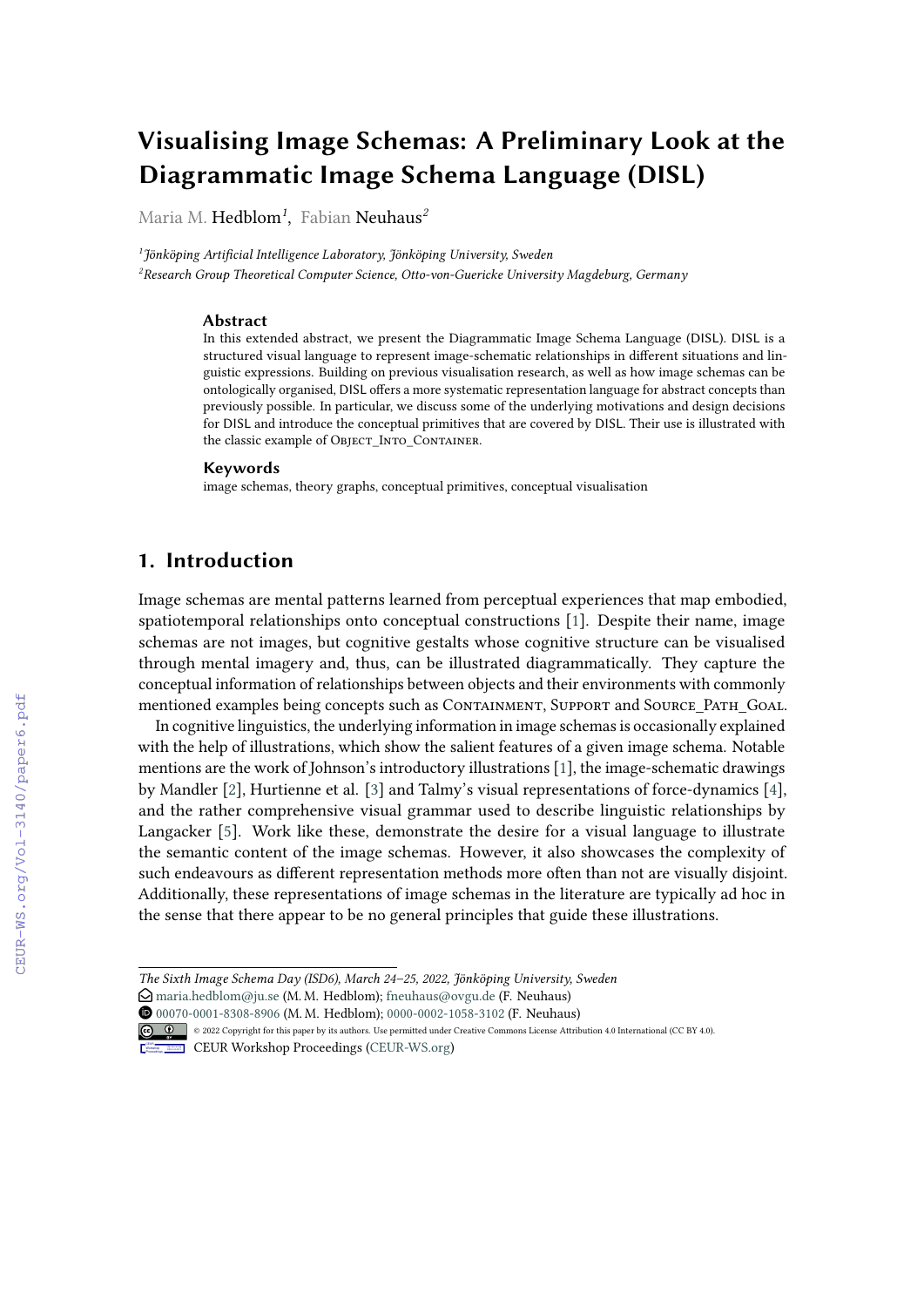To address this issue, we develop the Diagrammatic Image Schema Language (DISL). Used for the diagrammatic representation of image schemas, it focuses on systematising the visual combinations rules. DISL takes inspiration from previous visualisations of image schemas and combines it with the research on how image schemas can be divided into compositional primitives [\[6\]](#page-5-0) and the research that showcase how based on the primitives the image schemas can be structured into hierarchical family graphs [\[7,](#page-5-1) [8\]](#page-6-0). Together this foundation offers a more systematic and compositional methodology to represent both individual image schemas as well as the events that take place with them.

In order to represent the image schemas, DISL defines a set of symbols for the representation of some *conceptual primitives*, the recurring building blocks of image schemas, and further defines principles how to compose an image schema from these components into spatial stories. This means that DISL can be used to analyse complex events and diagrammatically show how different image schemas interact with one another in real-life scenarios. We believe this to be beneficial for many areas, not the least in research on cognitive interpretations of visual image-schematic metaphors (e.g [\[9\]](#page-6-1)), research on spatial expressions and configurations (e.g. [\[10\]](#page-6-2)) and research in cognitive robotics on events and action segmentation based on image-schematic reasoning (e.g. [\[11,](#page-6-3) [12\]](#page-6-4)).

The purpose of this paper is to provide a preliminary view of the approach we have taken, show a selection of conceptual primitives that we have chosen, show their diagrammatic representation, and illustrate their use with an example.

## **2. Image Schemas and Their Compositions**

Human conceptualisations rely partially on recurring and embodied patterns of spatiotemporal relationships, which are often referred to as *image schemas* [\[1\]](#page-5-2). Mandler defines image schemas as "...dynamic analog representations of spatial relations and movements in space" [\[2,](#page-5-3) p. 591]. Further the conceptual structure within the image schemas can be divided into smaller components. In [\[13\]](#page-6-5), Mandler and Cánovas introduce the following distinction:

- **Spatial primitives** are the first building blocks that allow us to understand what we perceive, e.g., Container, Contact, Open.
- **Image schemas** are representations of simple spatial events using the primitives, e.g., Object\_Into\_Container.
- **Schematic integrations** are conceptual representations to include non-spatial elements, by projecting feelings or non-spatial perceptions to blends structured by image schemas, e.g., BLOCKED MOTION.

This distinction allows to represent image schemas as temporal stories with different 'parts.' However, many traditional image schemas do not represent temporal stories in that they contain an (obvious) change over time. Support is one such example, that while a temporal dimension is needed to determine the physical stability of the supporting object, it is still possible to identify Support in an instance. To account for these 'static manifestations of image schemas' we extend the classification in [\[13\]](#page-6-5) as follows: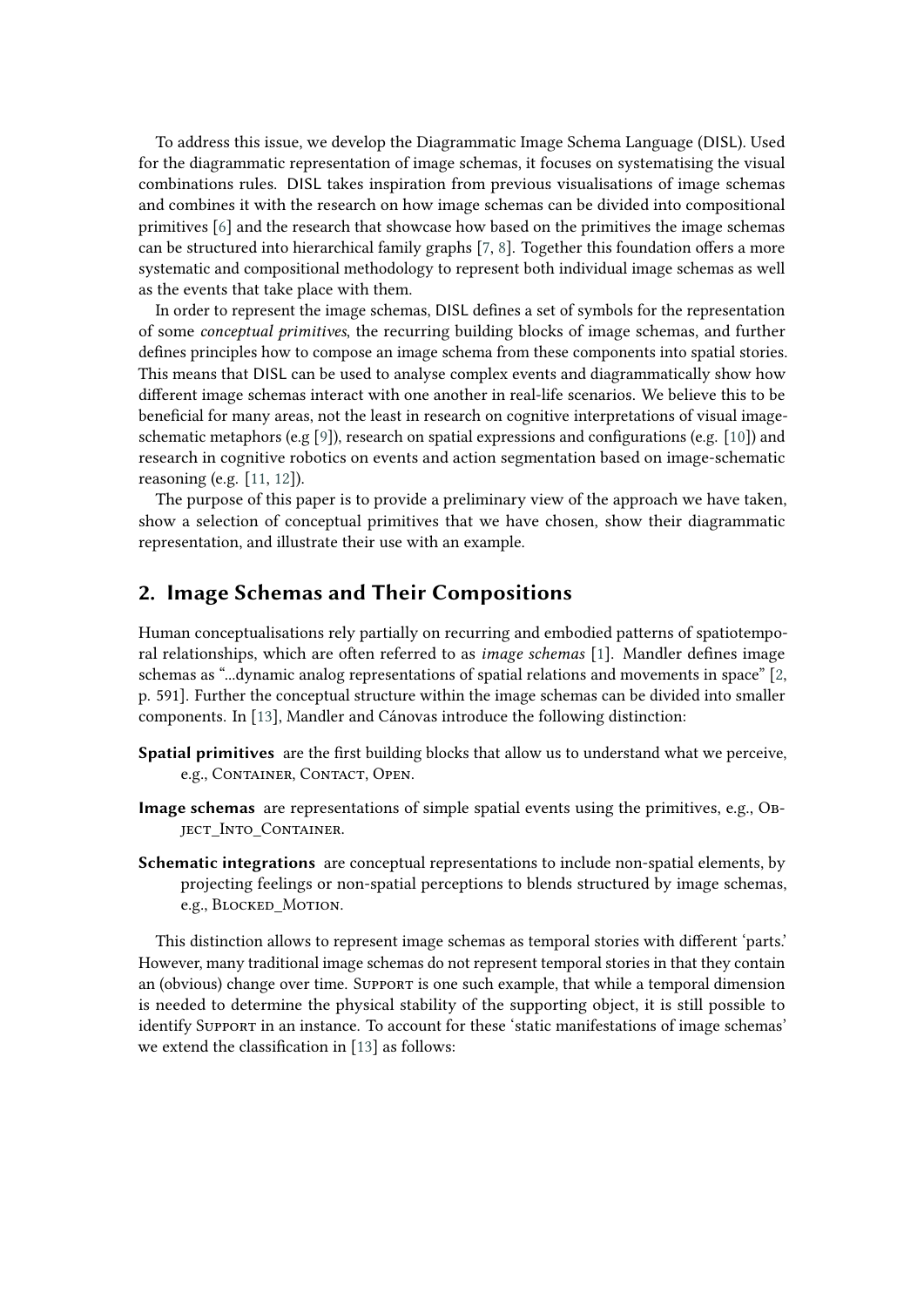**Primitive amalgamation** The integration of several conceptual primitives into a whole representing a static combination of entities, their relationships and attributes, e.g., Support.

The difference between image schemas and conceptual primitives is of particular interest to the work in this paper, as it relies on how spatial primitives provide the elements that are used to create the DISL diagrams. However, as the three examples for spatial primitives mentioned above (namely, CONTAINER, CONTACT, OPEN) illustrate, conceptual primitives are a divers group of structures, which play different roles within image schemas. If we consider image schemas as kind of 'spatial stories', then some conceptual primitives play the role of the 'characters', or predicates in linguistics, (e.g., an Object and a Container), some conceptual primitives describe the relationships between the 'characters' (e.g., the Object is Contained inside the Container), and some attributes of the 'characters' (e.g., the Container is Open). The image schema unfolds as 'characters' enter or leave the stage, and their relationships and attributes change over time. Since the different roles of the conceptual primitives determine their roles in the diagrammatic representation, we suggest to further classify them as follows:

- **Independent primitives** may occur in an image schema independently of other primitives, e.g., Object, Container, Path, Spatial Region.
- **Relational primitives** define the relationship between two (or more) independent primitives, e.g., Contact, Link, Contained. They are dependent on their relata in the sense that they cannot be present without the independent primitives they relate.
- Attributive primitives define attributes of another conceptual primitive, e.g., OPEN/CLOSED are attributes of a CONTAINER's openings and Moving and At REST are attributes of OBJECTS.

Independent, relational and attributive primitives provide the basic building blocks for composing primitive amalgamations, image schemas and schematic integrations.

# **3. Visualising the Primitives**

Our diagrammatic representation of image schemas and schematic integrations follows inspiration from work [\[14,](#page-6-6) [15\]](#page-6-7) that utilise the narrative conventions of comic strips. Comic strips utilise a sequence of panels to tell a narrative in a condensed form. An individual panel represents either a moment in time or some extended time period without significant qualitative change. In DISL, an individual panel either visualises a conceptual primitive or a schematic integration of several conceptual primitives. A sequence of these panels is utilised to represent dynamic change and, thus, represent image schemas or schematic integrations. Inspired by Langacker's boxed representations of the transition of image schema states [\[5\]](#page-5-4), we use similar stylistic elements to characterise image-schematic narratives.

In this section, we present an overview of the conceptual primitives that we currently selected for DISL and their symbolic representations.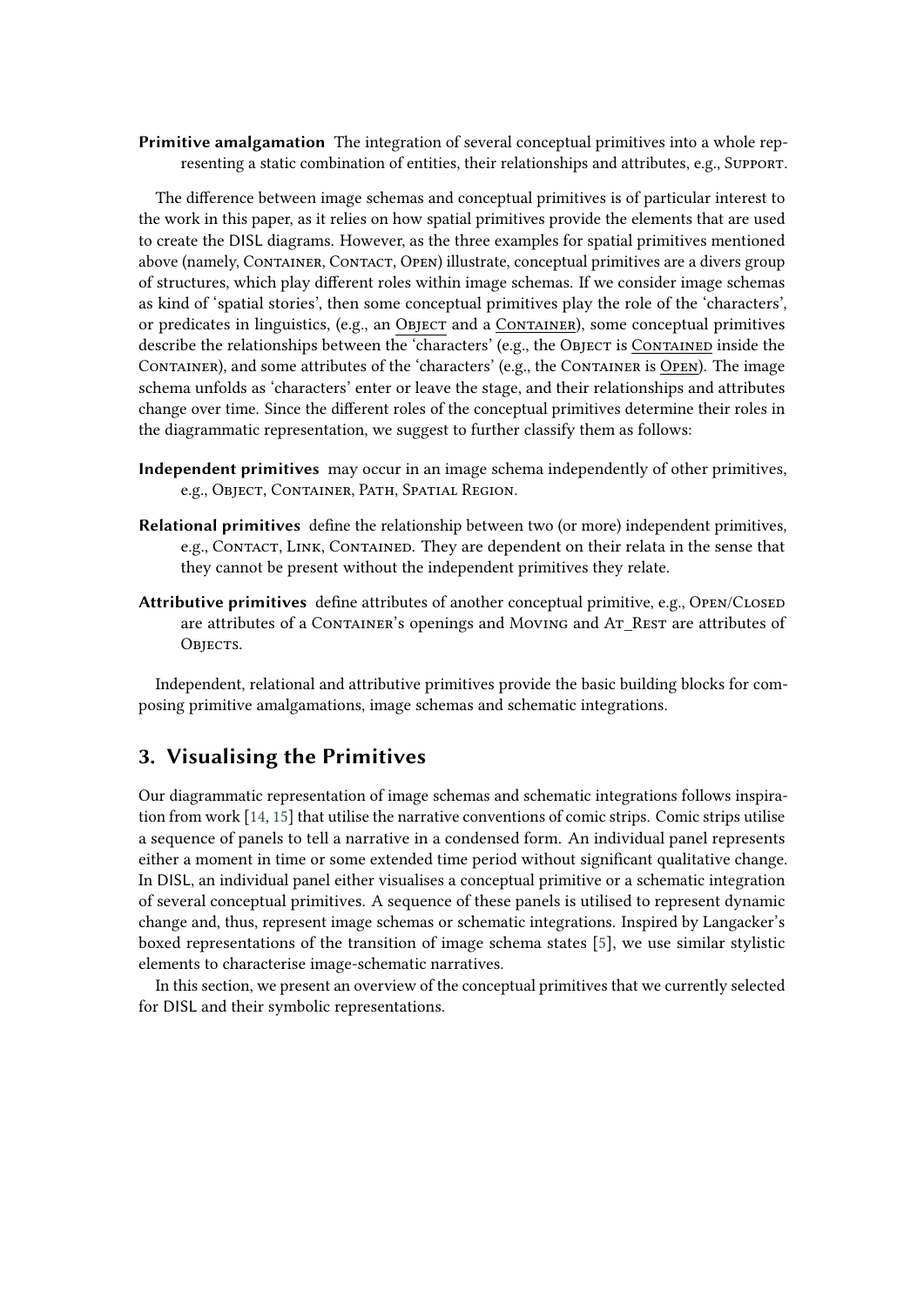#### **3.1. Independent primitives**

Independent conceptual primitives are the cognitive primitives that can be added to a panel without requiring the existence of another primitive.

Figure [1](#page-3-0) contains an overview of the symbolic representations of these independent cognitive primitives. Following convention (e.g. [\[1\]](#page-5-2)), we represent objects as shapes with solid matter by adding colours and borders, the Path is a line, following Johnson's and Mandler's depictions [\[1,](#page-5-2) [2\]](#page-5-3).



<span id="page-3-0"></span>**Figure 1:** Graphical representation of some independent conceptual primitives.

#### **3.2. Relational primitives**

Relational conceptual primitives express the relationship between two independent conceptual primitives. A basic spatial primitive is LOCATION, which is the relationship between some object and the region of space it occupies within the context of a scene (including other objects). LOCATION is represented within a panel by the way the object is located within the frame of the panel in the context of other independent conceptual primitives (e.g., objects and paths). In Figure [2,](#page-3-1) some relational primitives are depicted.

Relational conceptual primitives



<span id="page-3-1"></span>**Figure 2:** Graphical representation of some relational primitives.

### **3.3. Attributive primitives**

In Figure [3,](#page-4-0) the attributive primitives are depicted as 'crowns' for independent primitives. The focus lies on discussing attributes that are related to either MOTION, the embodied experience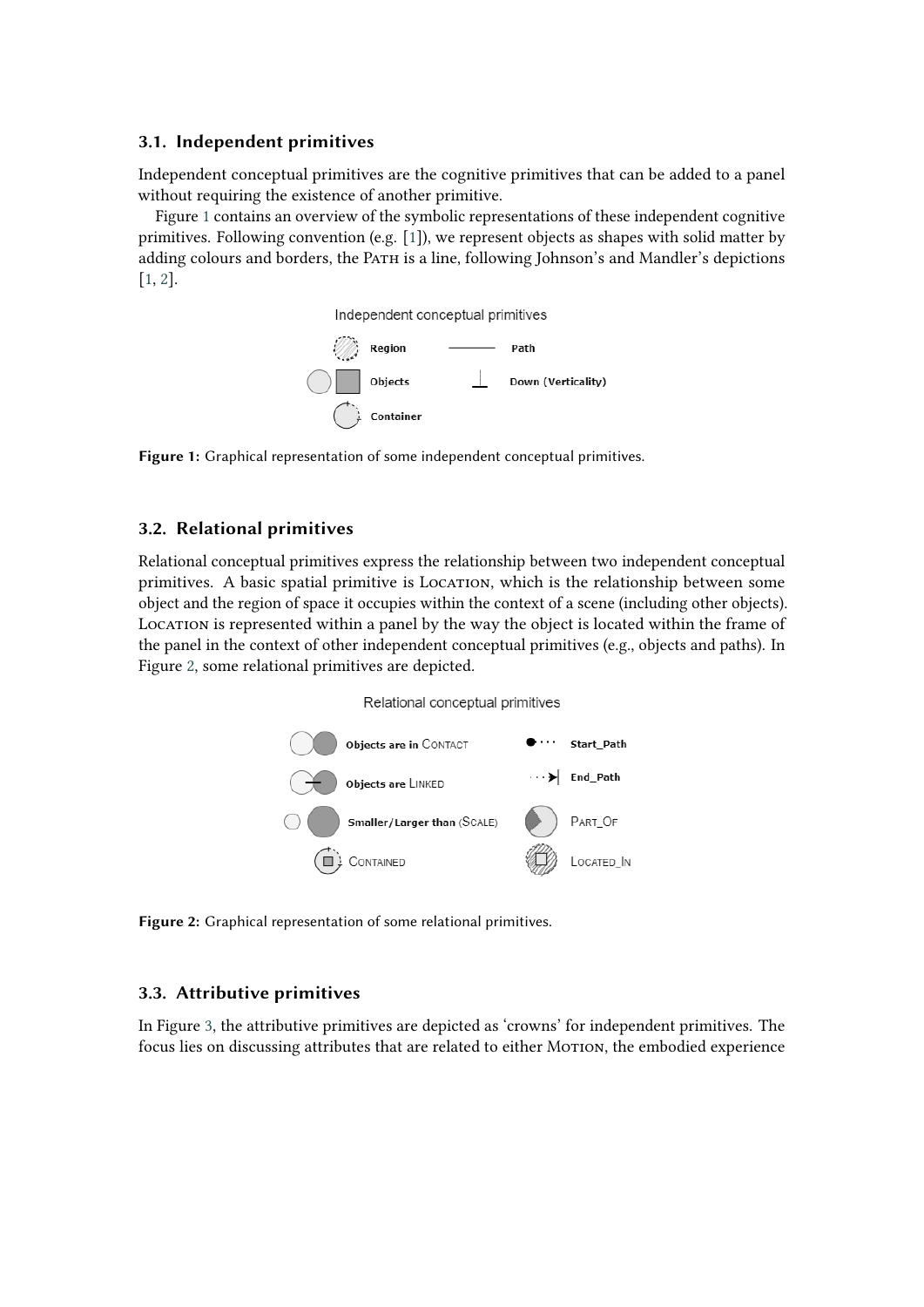of force acting on the body, the force-dynamic primitive Umph, or attributes of Containers.

Motion is the attributional conceptual primitive of motion of an object in some directed form. (Undirected motion, e.g., a trembling animal, would not instantiate MoTION.) MOTION is represented by an arrow, which indicates the trajectory.



<span id="page-4-0"></span>**Figure 3:** Graphical representation of some attributional primitives focusing on movement of objects.

## **4. Illustration of DISL with an example**

Figure [4](#page-5-5) illustrates how in DISL the representation of conceptual primitives are combined to represent image schemas diagrammatically. Individual scenes are represented by panels, which represent amalgamations of several conceptual primitives. Following Western conventions, the order of the scenes, from left to right, represent temporal succession.

The first scene contains one Object, one Container and one Path with an end (an attributive primitive). The Container has an open border. The spatial relations between the primitives are represented by their representation in the scene, in particular: the OBJECT and the CONTAINER are disconnected, the Object is on the Path, and the end of the Path is contained within the CONTAINER. Further, the OBJECT has the image schema MOTION ALONG PATH, in the direction of the end of the path. Thus, the first panel contains symbols for three independent primitives and three attributional primitives. The next two panels represent other amalgamations that differ from the previous one by significant qualitative changes of attributes of the independent primitives or their spatial relations. In the second panel, the Object crosses the boundary of the CONTAINER. In the third panel, the object is no longer moving on the PATH but is at rest contained within the Container. Together, the whole diagram represents the image schema Object Into Container.

Note that Object Into Container leave much information unspecified. E.g., it is possible that the CONTAINER is in motion or at rest, that the OBJECT is moving on its own or that it is caused to move, that the CONTAINER is occupied or that it is full at the end of the process. By adding additional information in the form of additional primitives, one can refine the information present in the image schema. For instance, one could refine Object Into Container by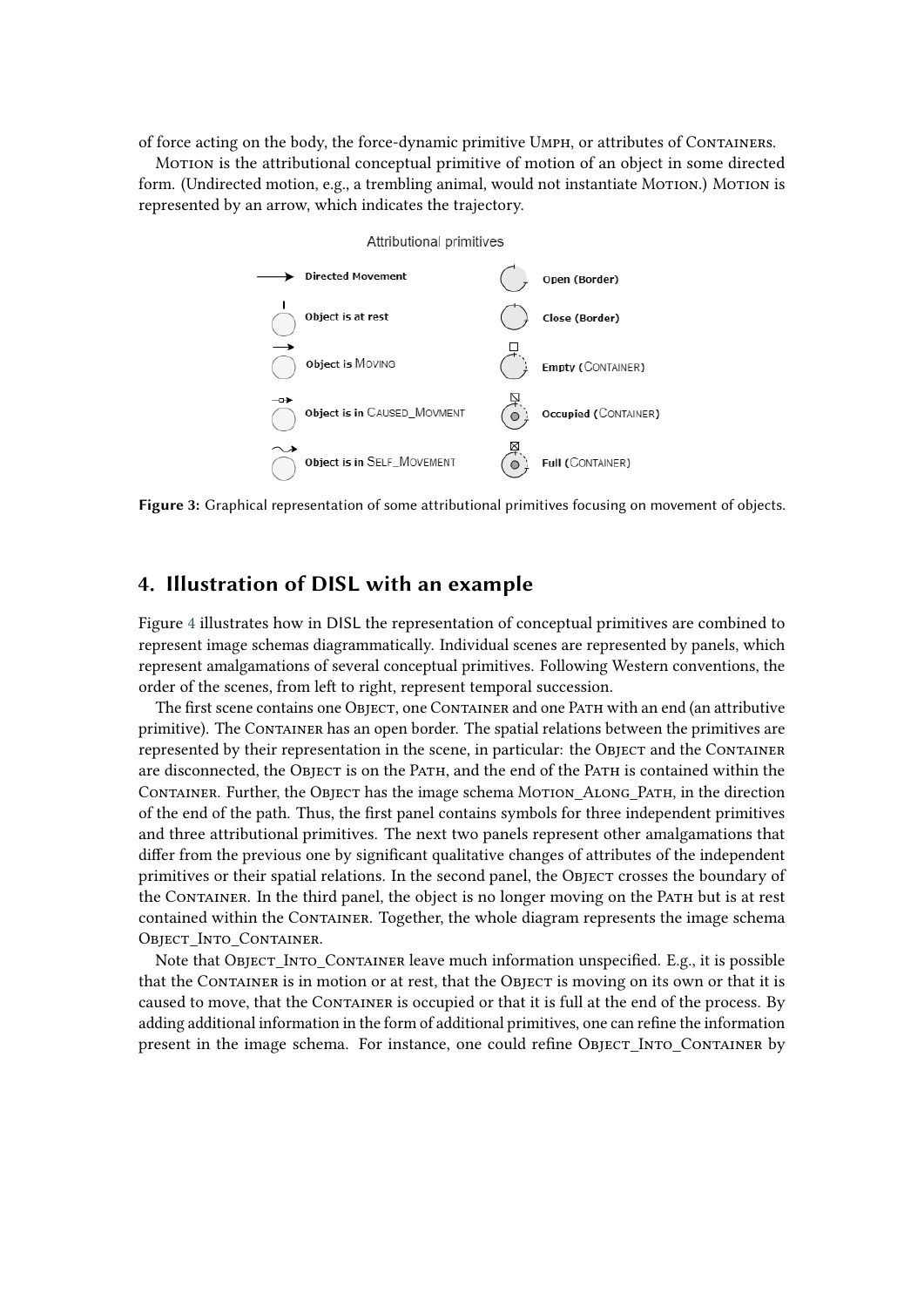

<span id="page-5-5"></span>**Figure 4:** DISL representation of Object\_Into\_Container

specifying the movement of the CONTAINER as CAUSED\_MOTION in panels 1 and 2 and specifying the container as Full in the third panel. This would yield an image-schematic representation of something like CONTAINER IS FILLED.

## **5. Discussion and Future Work**

This extended abstract introduced some of the visual components of the Diagrammatic Image Schemas Language, DISL. We illustrated its use with a help of an example. In the full paper on DISL, we are going to provide rules that guide the combination of conceptual primitives into primitive amalgamations, image schemas and schematic integrations. Further, we will discuss the intended semantics of the symbolic representations of the primitives, and extend our approach to include some important force primitives. Another important aspect that we did not address in this abstract is diagrammatic inferences with DISL. Namely, how it follows in Figure [4](#page-5-5) that the CONTAINER in the third panel is not empty. This too will be addressed in more extended work.

## **References**

- <span id="page-5-2"></span>[1] M. Johnson, The Body in the Mind: The Bodily Basis of Meaning, Imagination, and Reason, The University of Chicago Press, Chicago and London, 1987.
- <span id="page-5-3"></span>[2] J. M. Mandler, How to build a baby: II. Conceptual primitives, Psychological review 99 (1992) 587–604.
- [3] J. Hurtienne, D. Löffler, P. Gadegast, S. Hußlein, Comparing pictorial and tangible notations of force image schemas, in: Proceedings of the Ninth International Conference on Tangible, Embedded, and Embodied Interaction, 2015, pp. 249–256.
- [4] L. Talmy, Force dynamics in language and cognition, Cognitive science 12 (1988) 49–100.
- <span id="page-5-4"></span>[5] R. W. Langacker, Foundations of cognitive grammar: Theoretical prerequisites, volume 1, Stanford university press, 1987.
- <span id="page-5-0"></span>[6] J. M. Mandler, C. P. Cánovas, On defining image schemas, Language and Cognition (2014)  $1-23.$
- <span id="page-5-1"></span>[7] M. M. Hedblom, O. Kutz, F. Neuhaus, Choosing the Right Path: Image Schema Theory as a Foundation for Concept Invention, JAGI 6 (2015) 22–54.